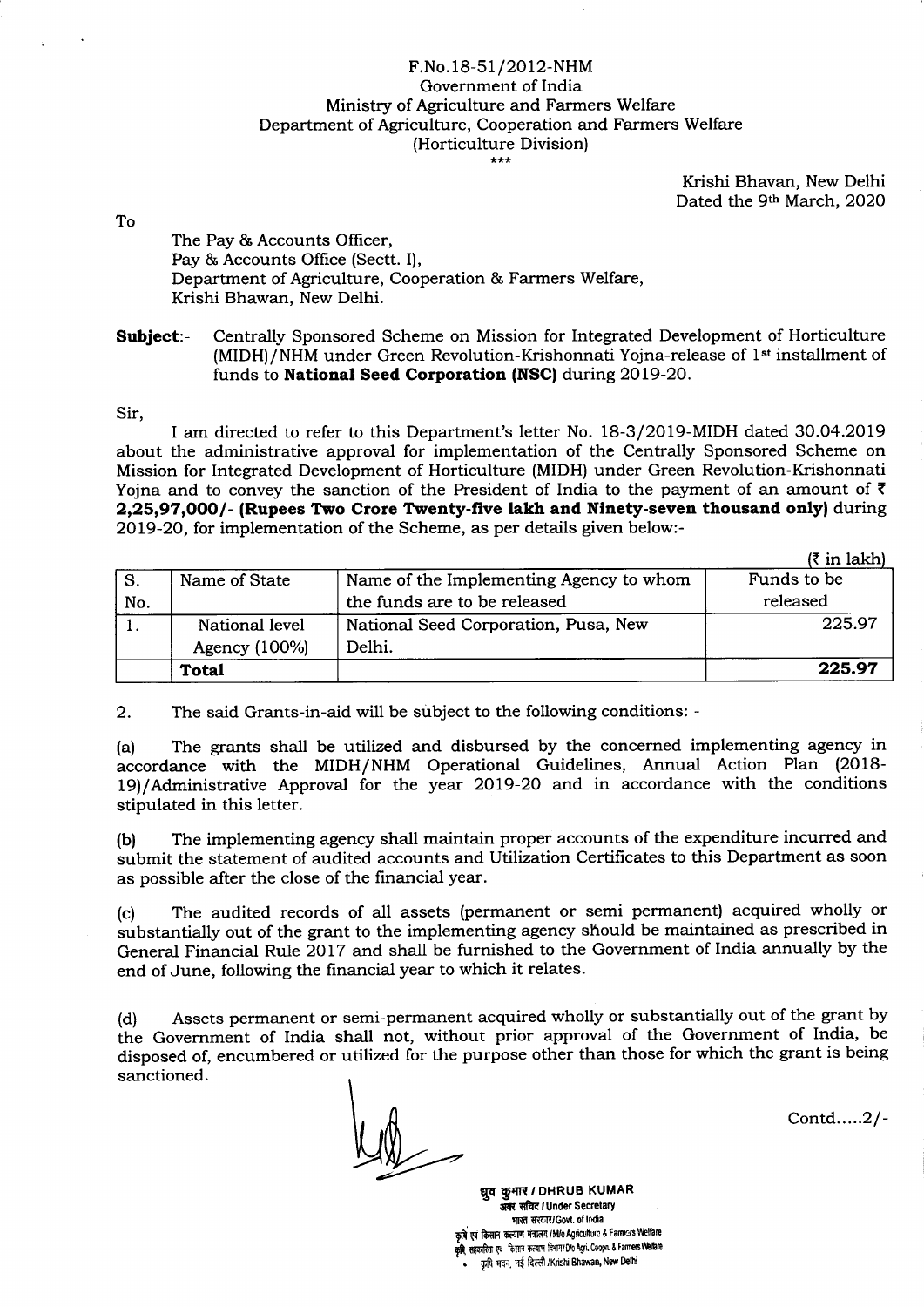(e) The accounts of the implementing agency shall be open to Internal Audit of the Principal Accounts Officer, Department of Agriculture, Cooperation and Farmers Welfare as well as the Statutory Audit by the Comptroller & Auditor General of India at his discretion and he shall have the right to demand the production of books, accounts, connected vouchers and other documents and papers in this regard.

(0 The concerned implementing agency shall furnish the physical and financial progress report to this Department on monthly basis in the prescribed format.

(S) The Implementing Agencies will follow other terms and conditions contained in the General Financial Rules 2017, as amended from time to time.

(h) Any unspent balance of grant, which is not spent for the purpose for which it is sanctioned during the financial year shall be refunded to the Government of India or adjusted for further utilization at the end of the financial year. The funds shall be transferred electronically through RTGS System/Demand Draft to the Implementing Agencies.

(i) A11 grantee institutions shall submit Utilization Certificates in prescribed proforma (GFR-12A) on PFMS [Rule 86(6)].

(j) The Further use of Grants in Aid being released by this sanction Order, is to be done through EAT module of PFMS. The Utilization Certificate not supported by the EAT module data is likely to be rejected and expenditure is not to be treated as regular. The agency would be forced to refund the amount received as the expenditure not appearing in EAT module data is not to be taken as expenditure incurred in accordance with the terms and conditions of this Sanction Order.

| Demand No. 1 (Plan) | (₹ in lakh)                                    |                      |
|---------------------|------------------------------------------------|----------------------|
| Head of Account     | Description                                    | Funds to be released |
| $MH - 2401$         | Crop Husbandry                                 |                      |
| 00.119              | Horticulture & Vegetable Crops                 |                      |
| 55                  | Green-Revolution-Krishonnati Yojna             |                      |
| 04                  | Mission for Integrated Development of          |                      |
|                     | Horticulture                                   |                      |
| 550431              | Grants-in-aid - General                        | 169.03               |
| 789                 | Special Component Plan for Scheduled Castes    |                      |
| 34                  | Green-Revolution-Krishonnati Yojna             |                      |
| 04                  | of<br>Mission<br>Integrated Development<br>for |                      |
|                     | Horticulture                                   |                      |
| 340431              | Grants-in-aid-General                          | 37.51                |
| 796                 | Tribal Area Sub-Plan                           |                      |
| 36                  | Green-Revolution-Krishonnati Yojna             |                      |
| 04                  | of<br>Development<br>Mission for Integrated    |                      |
|                     | Horticulture                                   |                      |
| 360431              | Grants-in-aid – General                        | 19.43                |
| <b>Total</b>        |                                                | 225.97               |

3. The expenditure shall be debited to the following Head of Account:-

Responsibility for ensuring/benefits as mentioned above solely lies with the State Horticulture Mission/Implementing Agency and it should be reflected in the progress report and post the data accordingly in NHM website also.

Contd......3l-

ध्रुव कुमार / DHRUB KUMAR<br>अवर सचिद / Under Secretary<br>भारत सरदार/Govt. of India and a complete the second of the Farmers Welfare<br>कृषि एवं किसान कल्याण मंत्रातय (Mio Agriculture & Farmers Welfare कृषि एवं किसान कन्याण मंत्रातय IMIo Agriculture & Farmors venare<br>कृषि सहकारिता एवं किसान कन्यान निर्मात Die Agri Coopi, & Farmers Wellard<br>कृषि सहकारिता एवं किसान कार्याल Material Agriculture Delhi Hart, de lacelli /Kasa in de concert Delhi